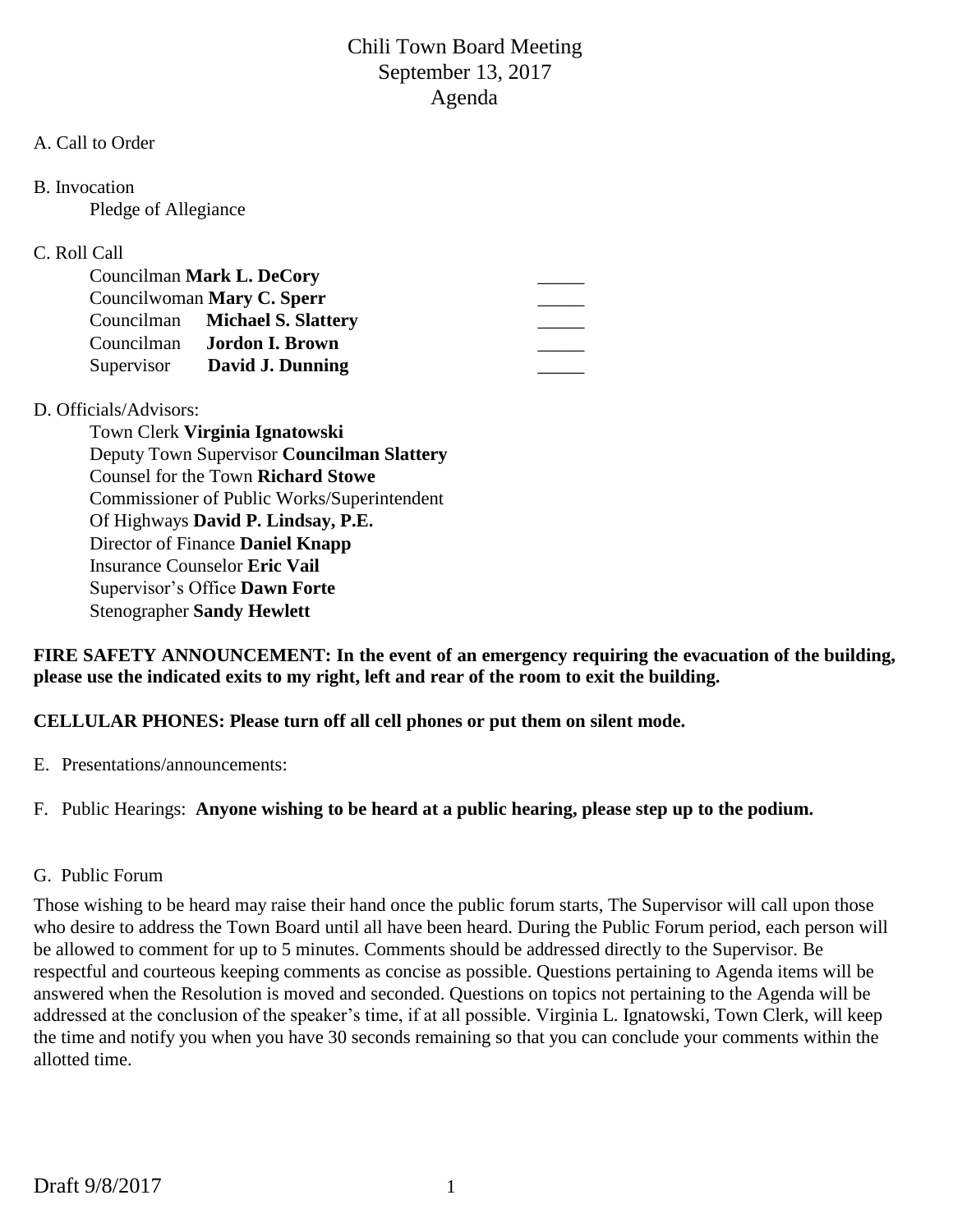H. *Matters of the Supervisor –* Scottsville FD ---

New Matters:

Pending Matters:

1. Vacancy BAR (1 - Permanent & 1 - Temp Member) Committee.

*Matters of the Town Council –*

New Matters:

Pending Matters:

# I. Approval of Minutes  $-8/16/2017$

Reports Submitted –

 Advanced Payment of Claims – August 2017 Architectural Advisory Committee Minutes – Building Department Report – August 2017 Dog Control Reports – August 2017 Drainage Minutes – 6/6/2017 Library Board Minutes – 7/25/2017 Monthly Financial Statement – July 2017 Planning Board Minutes – Recreation Center Report – Senior Center Report – August 2017 Town Clerk Report – August 2017

J. Correspondence –

 1. Town Clerk Virginia Ignatowski has received notification that Good Smoke BBQ, LLC is applying for a liquor license.

K. Pending Business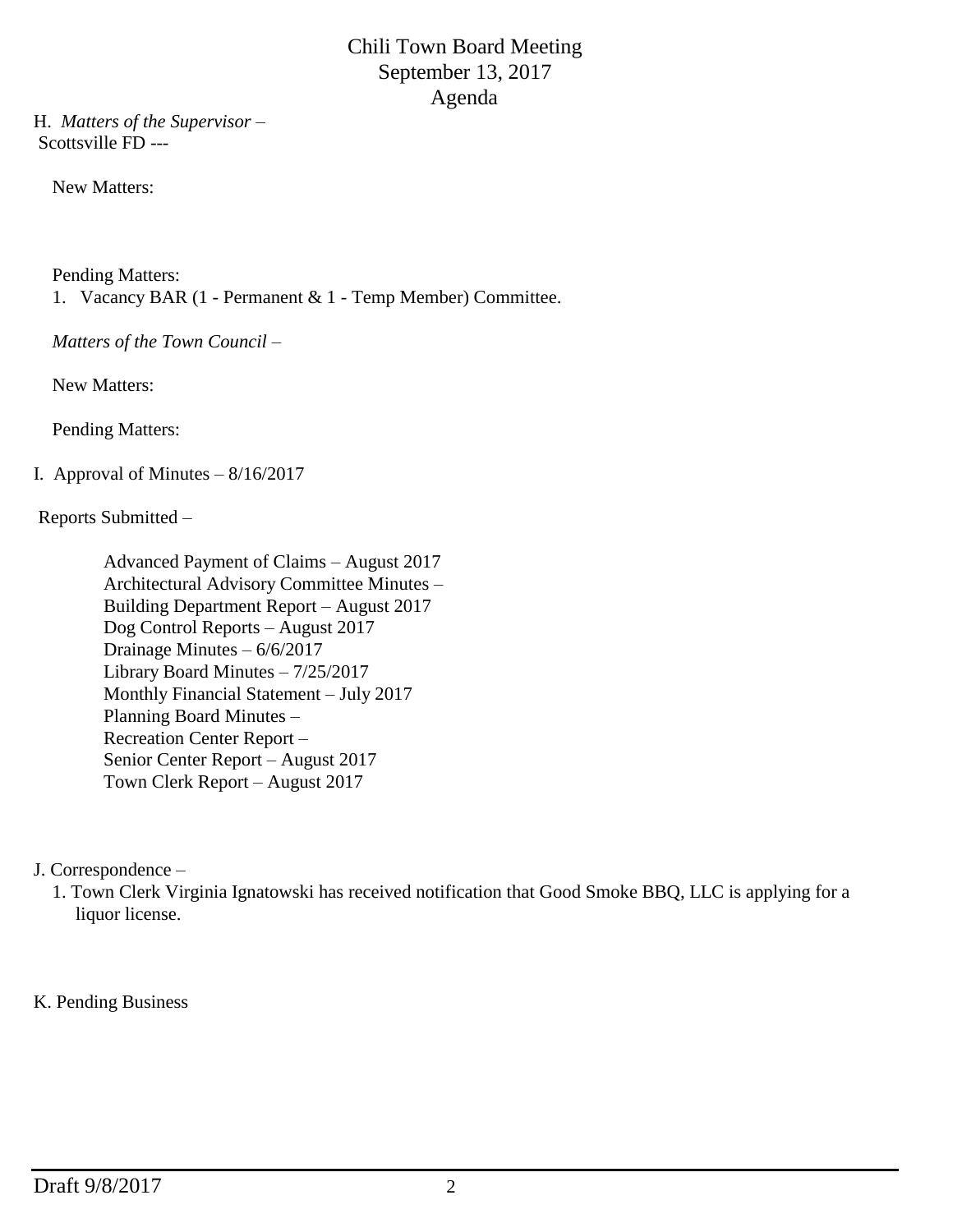L. Old Business

**OFFERED BY: \_\_\_\_\_\_\_\_\_\_\_\_\_\_\_\_\_\_\_ SECONDED BY: \_\_\_\_\_\_\_\_\_\_\_\_\_\_\_\_\_\_\_\_**

**BE IT RESOLVED,** to remove from being held resolution # 183 which was held from the July 12, 2017 meeting.

#### **RESOLUTION #183 RE: Historic Landmark Designation for 1 Wickens Road**

### **OFFERED BY: Supervisor Dunning SECONDED BY: Councilman Slattery**

**BE IT RESOLVED,** that the premises located at 1 Wickens Road, Scottsville, NY 14546 tax a/c #185.02-2-9; owned by Nancy Sullivan be designated a "Landmark" as per Local Law #3 of 1993 per the recommendation of the Historic Preservation Board.

M. New Business

### **RESOLUTION #209 RE: Set a Public Hearing to consider adoption of Incentive Zoning Proposal 515 Paul Road**

**OFFERED BY: \_\_\_\_\_\_\_\_\_\_\_\_\_\_\_\_\_\_\_ SECONDED BY: \_\_\_\_\_\_\_\_\_\_\_\_\_\_\_\_\_\_\_\_\_\_**

**WHEREAS,** Forest Creek Equity Corp. has requested an Incentive Zoning approval for property located at 515 Paul Road in the Town of Chili: and

**WHEREAS,** the Planning Board of the Town of Chili has, at its September 12, 2017 meeting considered said proposal and found that said incentive proposal and its amenities is adequate as it relates to all aspects of the Project; and

**BE IT RESOLVED,** that the Town Board will conduct a Public Hearing on said Incentive Zoning Proposal on October 11, 2017 at 7 p.m. and that the Town Clerk is hereby directed to publish notice of same.

#### **RESOLUTION #210 RE: Chili Fire Department Active List**

**OFFERED BY:** SECONDED BY:

**BE IT RESOLVED,** that the following individual(s) be added to the Chili Fire Department active list effective September 5, 2017:

Jamie Gilbert & Cullen Phillips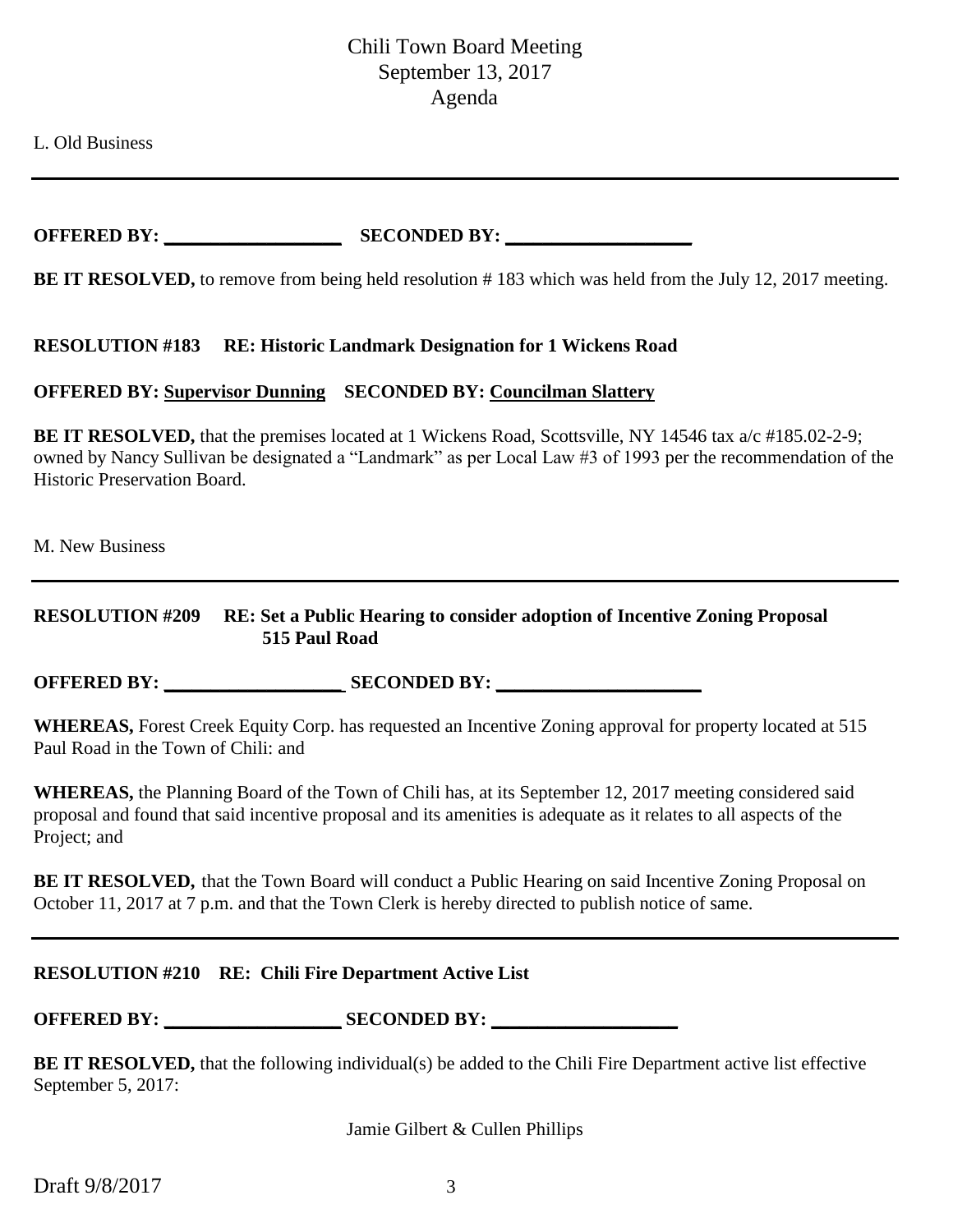### **RESOLUTION #211 RE: Transfer of Assessment Reserve Funds**

**OFFERED BY: \_\_\_\_\_\_\_\_\_\_\_\_\_\_\_\_\_\_\_ SECONDED BY: \_\_\_\_\_\_\_\_\_\_\_\_\_\_\_\_\_\_\_\_\_\_**

**WHEREAS,** the Town of Chili has reserved funds to assist in reassessments of the Town as needed to maintain equity; and

**BE IT RESOLVED,** that funds in the amount of \$7,725 from the Assessment Reserve be transferred to the Annual Assessment Project, for the 2018 Assessment Roll Update, subject to Permissive Referendum; and

**NOW, THEREFORE, BE IT RESOLOVED,** that the Town Clerk is hereby authorized and directed to give notice in the official newspaper of the Town.

## **RESOLUTION #212 RE: Set Public Hearing on the 2018 Preliminary Budget**

**OFFERED BY: \_\_\_\_\_\_\_\_\_\_\_\_\_\_\_\_\_\_\_ SECONDED BY: \_\_\_\_\_\_\_\_\_\_\_\_\_\_\_\_\_\_\_\_**

**BE IT RESOLVED,** in accordance of Section 108 of the Town Code the Town Board establishes the date, place and time for the Public Hearing on the 2018 Preliminary Budgets as follows and directs the Town Clerk to publish notice of same, in accordance with Section 108, in the Gates-Chili Post:

DATE: October 11, 2017 PLACE: Town Hall, 3333 Chili Avenue, Rochester, NY 14624

**BE IT FURTHER RESOLVED,** that a Public Hearing be set for October 11, 2017 at 7:00 p.m. for the purpose of considering:

**Water District Assessment Rolls** (Hynes Tract, S Chili Benefit Area #2) **Sewer Districts (**Chili Sewer Improvement Benefit Area #1) **Consolidated Lighting District #1 Lighting Districts** (Chili Industrial, Pumpkin Hill, Blueberry Hill, Parklands of Chili) **Sidewalk District (**Park Place, Vistas at the Links) **Park District** (Lexington) **Consolidated Drainage District**

**Assessment Rolls for Fire and Fire Protection Districts** (Chili, Gates-Chili, Clifton, Scottsville) **Assessment Rolls for Ambulance Districts** (Chili, Gates-Chili, Clifton, Scottsville) **Proposed contracts for Ambulance Districts Proposed contracts for Fire and Fire Protection Districts Preliminary Budget 2018**

**BE IT FURTHER RESOLVED,** that the Town Clerk is hereby directed to publish notice of same, in accordance with Section 108, in the Gates-Chili Post is hereby ratified.

Draft  $9/8/2017$  4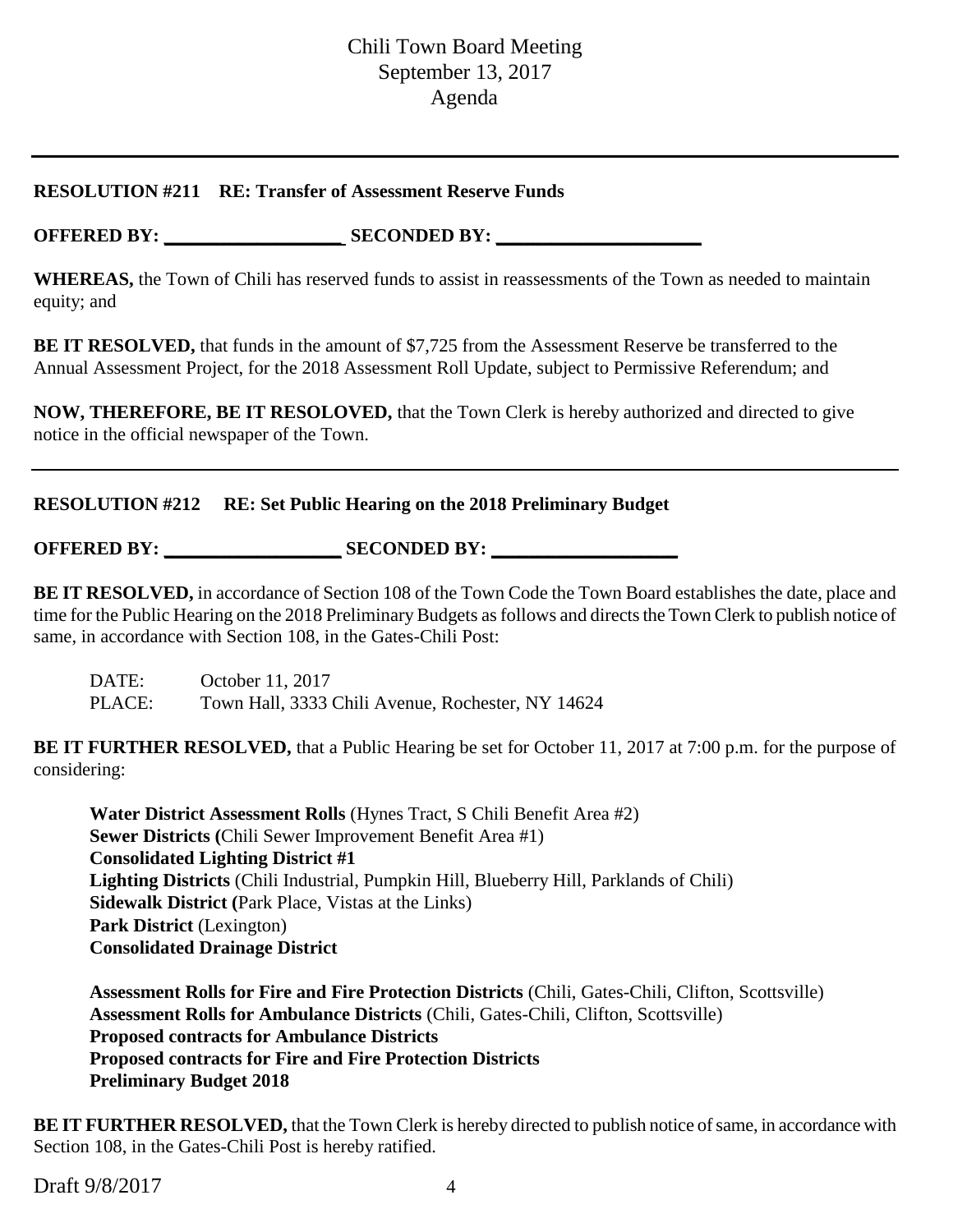## **RESOLUTION #213RE: In Memory of David Tyler**

**OFFERED BY: \_\_\_\_\_\_\_\_\_\_\_\_\_\_\_\_\_\_\_ SECONDED BY: \_\_\_\_\_\_\_\_\_\_\_\_\_\_\_\_\_\_\_\_**

**WHEREAS,** on August 20, 2017 David Tyler passed away and we are deeply saddened by his loss; and

**WHEREAS,** Mr. Tyler served as a part time Library Clerk in the Chili Public Library from 8/23/1994 – 8/20/2017; and

**NOW, THEREFORE, BE IT RESOLVED,** that the Town Board of the Town of Chili hereby extends their deepest sympathy to the Tyler family and also sets aside this special page of their minutes from this Town Board Meeting in his honor and takes a moment of silence in Mr. Tyler's memory. The Town Clerk is hereby directed to send a copy of this resolution to the Tyler family.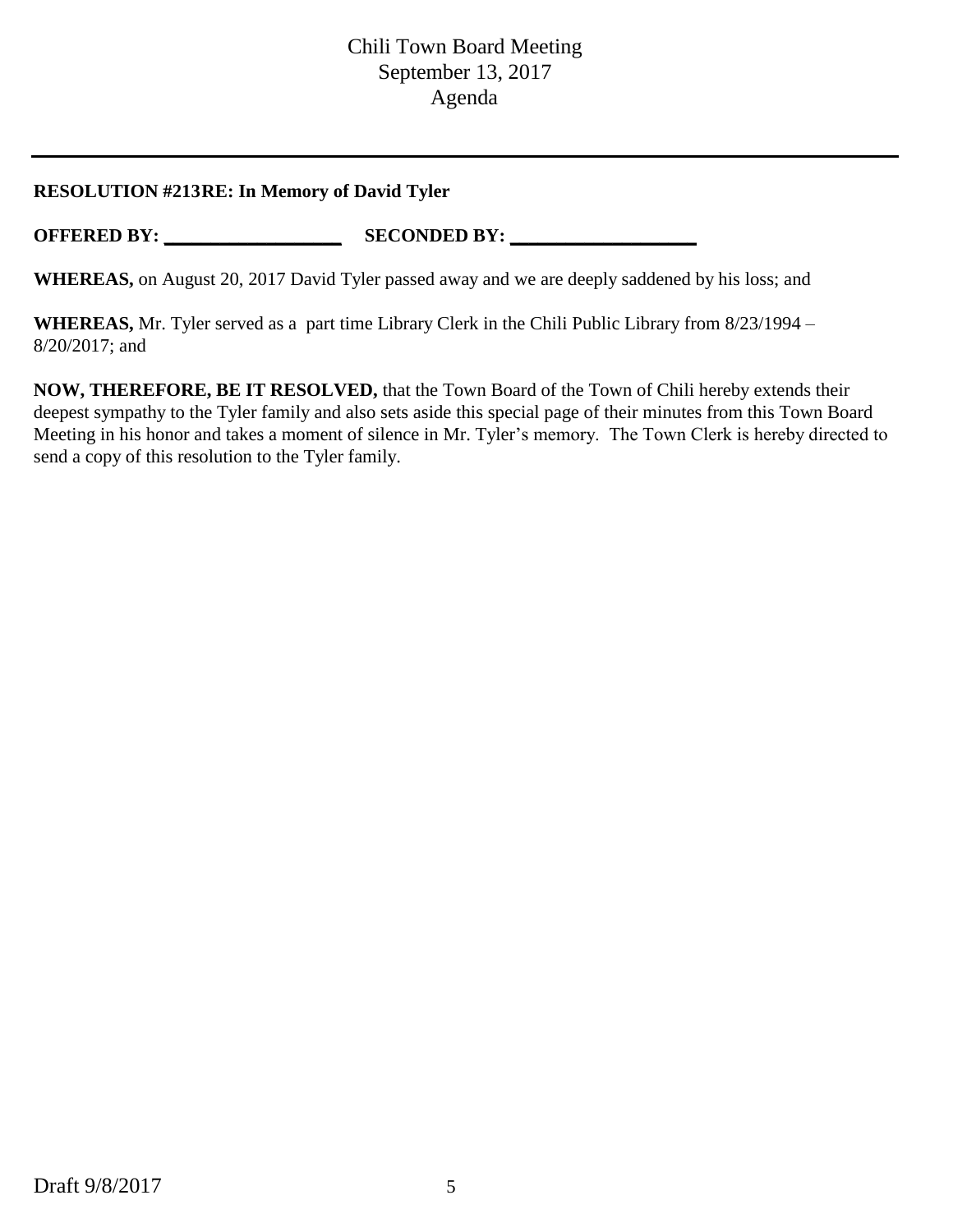## **RESOLUTION #214 RE: GASB 75 Actuarial Services**

## **OFFERED BY: \_\_\_\_\_\_\_\_\_\_\_\_\_\_\_\_\_\_\_ SECONDED BY: \_\_\_\_\_\_\_\_\_\_\_\_\_\_\_\_\_\_\_\_**

**WHEREAS,** the Town of Chili is scheduled to comply with GASB 75 – Accounting and Financial Reporting for Post-Employment Benefits Other Than Pensions with the fiscal year ending December 31, 2017; and

**WHEREAS,** the Director of Finance received and reviewed three proposals for professional services to conduct a full valuation in accordance with GASB 75 as follows:

| Brown & Brown Consulting | \$3,500 |
|--------------------------|---------|
| <b>Burke Group</b>       | \$4,250 |
| Harper Danesh            | \$4,000 |

**NOW, THEREFORE, BE IT RESOLVED,** on the recommendation of the Director of Finance to accept the proposal of Brown & Brown Consulting and authorize the Supervisor to sign the related contract for professional services to conduct a full valuation in accordance with GASB 75 for the fiscal year ending December 31, 2017, at a cost not to exceed \$3,500, to be paid from A1430.4 (Personnel – GASB OPEB Actuary Services).

### **RESOLUTION #215 RE: Town of Chili Room Reservation Policy**

**OFFERED BY: \_\_\_\_\_\_\_\_\_\_\_\_\_\_\_\_\_\_\_ SECONDED BY: \_\_\_\_\_\_\_\_\_\_\_\_\_\_\_\_\_\_\_\_**

**WHEREAS,** the Town Board unanimously adopted a Town Meeting Room Reservation Policy on April 6, 2005; and

**WHEREAS,** there is a need for improved facility security and control as the Town continues to grow and improve since that time; and

**WHEREAS,** the Town Board continues to uphold that reasonable controls need to be implemented concerning the utilization of Town buildings and meeting rooms; and

**NOW THEREFORE BE IT RESOLVED,** that the Town Board approves the policy as modified herein for the utilization of Town facilities and authorizes the utilization of the Policy, Reservation Form and License Agreement by organizations desiring to utilize Town facilities effective immediately.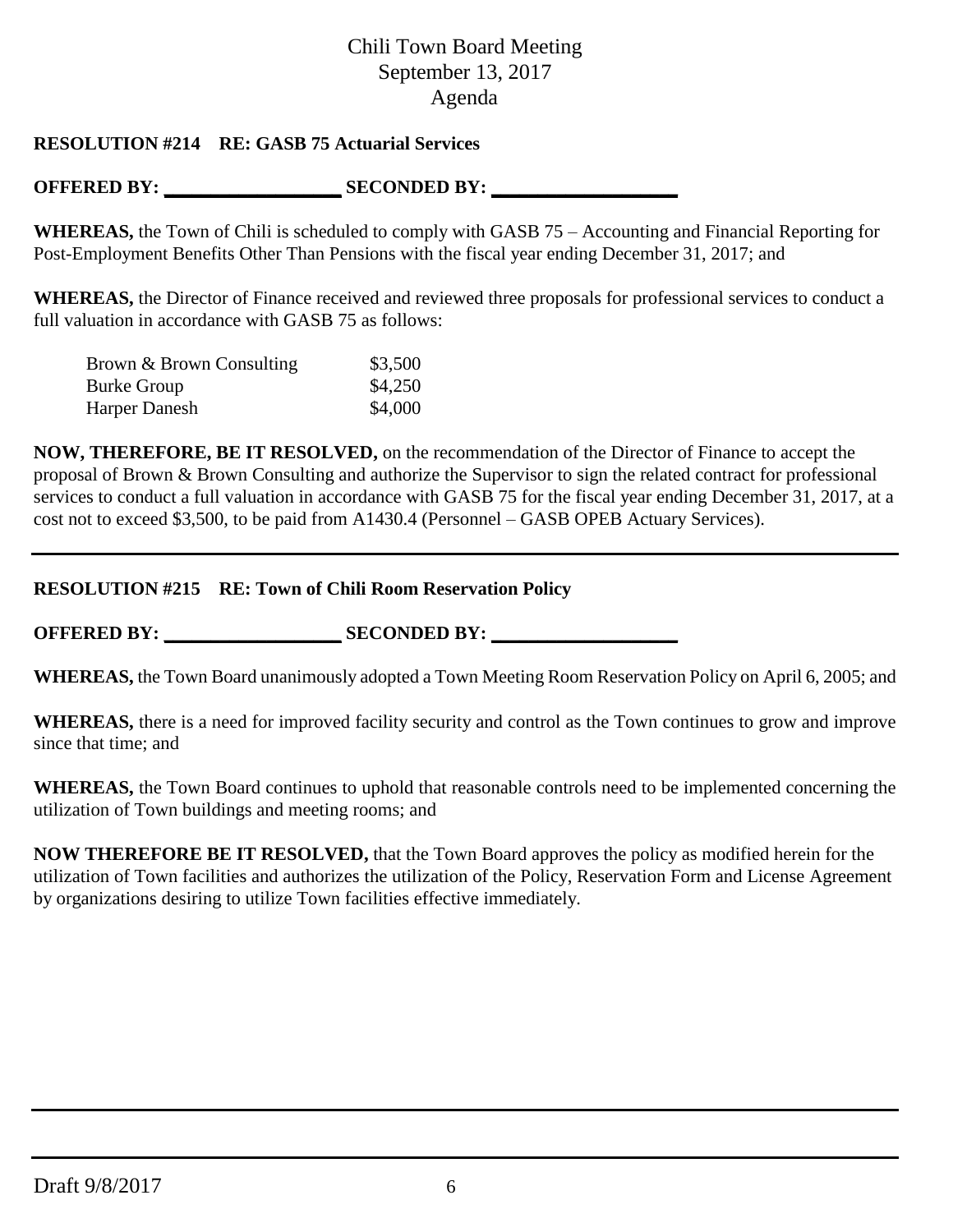### **RESOLUTION #216 RE: Letter of Credit Release #3 Union Square Apartments Phase I – FINAL**

## **OFFERED BY: \_\_\_\_\_\_\_\_\_\_\_\_\_\_\_\_\_\_\_ SECONDED BY: \_\_\_\_\_\_\_\_\_\_\_\_\_\_\_\_\_\_\_\_**

**BE IT RESOLVED,** that per recommendation of the Town Engineer and Commissioner of Public Works that, \$16,785.80 be released from the letter of credit No. 1105828807 with Canandaigua National Bank and Trust Co. for Union Square Apartment Phase I, leaving a balance of \$0.00; subject to engineering fees and street light bills to the Town.

### **RESOLUTION #217 RE: Letter of Credit Release #3 for Carriage House, Section 3**

**OFFERED BY: \_\_\_\_\_\_\_\_\_\_\_\_\_\_\_\_\_\_\_ SECONDED BY: \_\_\_\_\_\_\_\_\_\_\_\_\_\_\_\_\_\_\_\_\_\_**

**WHEREAS,** that per recommendation of the Commissioner of Public Works and Town Engineer that \$33,970.50 be released from the letter of credit #520005347 with Bank of Castile for Carriage House, Section 3, leaving a balance of \$218,112.70; subject to engineering fees and street light bills to the Town.

### **RESOLUTION #218 RE: Letter of Credit Release #6 for Rose Hill, Phase 1**

**OFFERED BY: \_\_\_\_\_\_\_\_\_\_\_\_\_\_\_\_\_\_\_ SECONDED BY: \_\_\_\_\_\_\_\_\_\_\_\_\_\_\_\_\_\_\_\_\_\_**

**WHEREAS,** that per recommendation of the Commissioner of Public Works and Town Engineer that \$4,460.90 be released from the letter of credit #520005477 with Bank of Castile for Rose Hill, Phase 1, leaving a balance of \$547,898.95; subject to engineering fees and street light bills to the Town.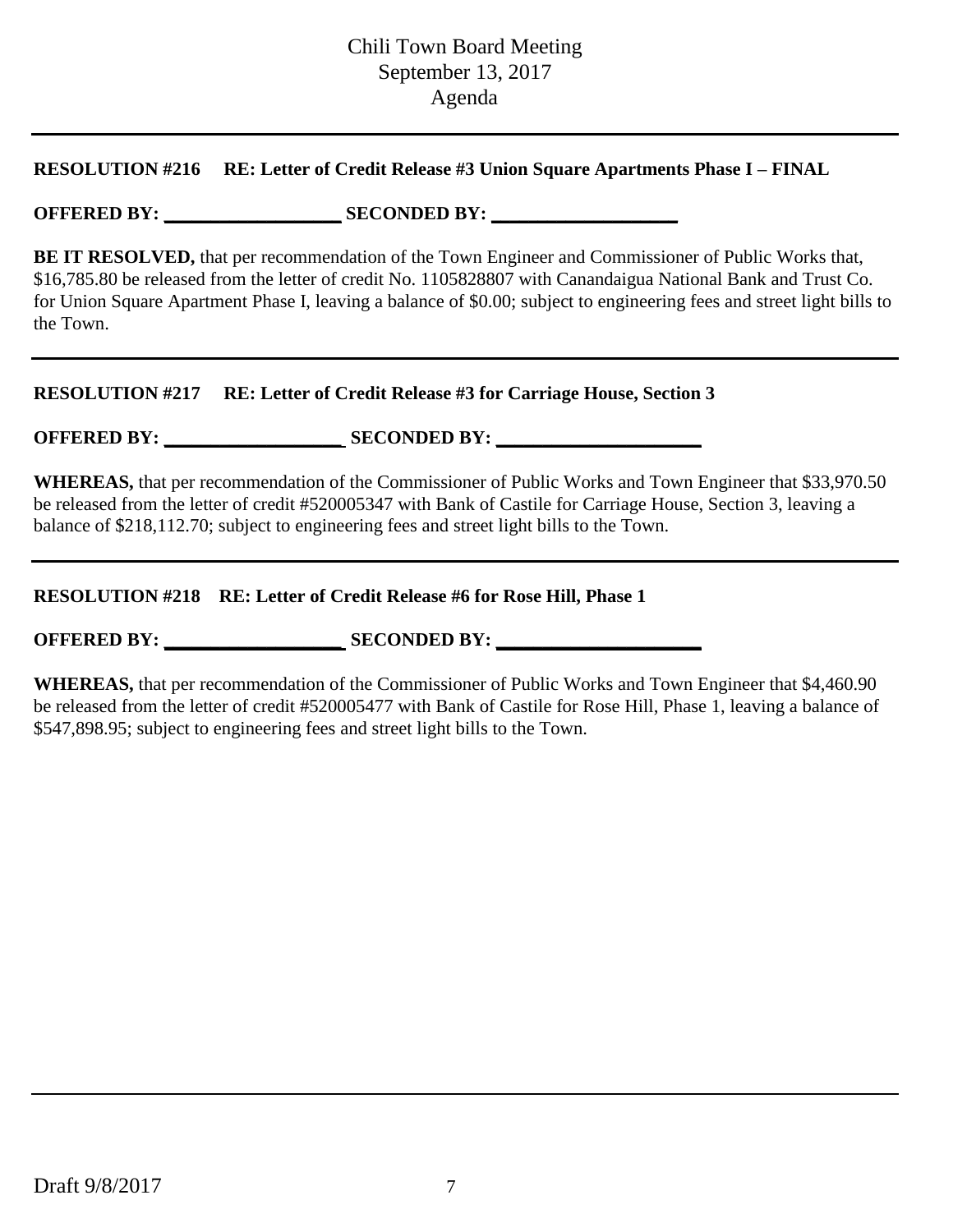### **RESOLUTION #219 RE: Authorization for Grant Disbursement Agreement**

**OFFERED BY:** SECONDED BY:

**WHEREAS,** the Town has received notification from the Dormitory Authority of New York State (DASNY) of a State and Municipal Facilities Program grant award in the amount of \$144,000.00. Said grant funds are to be used to assist in the purchase of a new dozer (estimated cost of \$115,000.00) and mini-excavator replacement (estimated cost of \$84,000.00); and

**WHEREAS,** the Highway Equipment Reserve has been established to aid in the acquisition of vehicles and equipment for the Town's Highway Department; and

**WHEREAS,** the General Fleet Reserve has been established to aid in the acquisition of vehicles and equipment for the Town which is outside the parameters of equipment reserves already established for Highway Department vehicles and equipment; and

**NOW, THEREFORE, BE IT RESOLVED,** to authorize the Supervisor accept the grant and to execute the Grant Disbursement Agreement subject to review and approval of the Counsel for the Town; and

**BE IT FURTHER RESOLVED**, to increase revenue account DA3089 (State Aid) by \$85,000.00 and expense account DA5130.2 (Machinery - Equipment) by \$85,000.00; and

**BE IT FURTHER RESOLVED**, to increase revenue account A3089 (State Aid) by \$59,000.00 and expense account A8540.2 (Drainage - Equipment) by \$59,000.00; and

**BE IT FURTHER RESOLVED,** to utilize funds from the Highway Equipment Reserve (DA0878.0010) to purchase a new dozer, expenses not to exceed \$30,000.00, subject to Permissive Referendum; and

**BE IT FURTHER RESOLVED,** to utilize funds from the General Fleet Reserve (A0878.0026) to purchase a new excavator, expenses not to exceed \$25,000.00, subject to Permissive Referendum; and

**BE IT FURTHER RESOLVED,** that the Town Clerk is hereby authorized and directed to give notice in the official newspaper of the Town; and

**BE IT FURTHER RESOLVED**, pending successful passing of the Permissive Referendum, to increase expense account DA5130.2 (Machinery – Equipment) by \$30,000.00 and to increase and expense account A8540.2 (Drainage – Equipment) by \$25,000.00.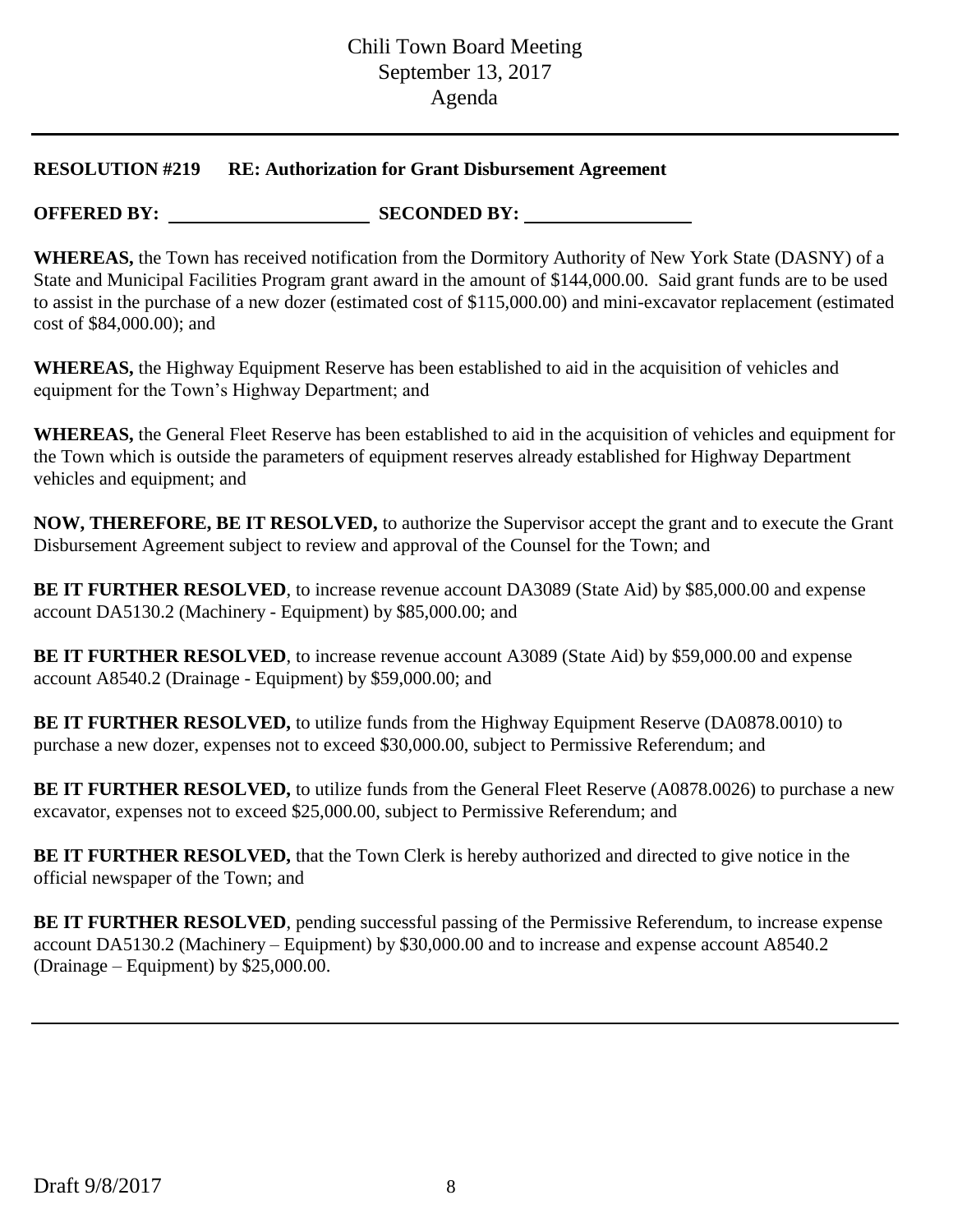### **RESOLUTION #220 RE: Disposal of Surplus Equipment**

**OFFERED BY:** SECONDED BY:

**WHEREAS,** the following listed equipment is, in the opinion of the Superintendent of Highways/Commissioner of Public Works, obsolete and of no further use to the Town of Chili; and

**WHEREAS,** the Town is best served by disposing of these items for their highest value in whatever form attainable; and

**NOW, THEREFORE, BE IT RESOLVED,** that subject to awarding of bids for new vehicles or the purchase of new equipment, the Town Board authorizes disposition of the following vehicles and equipment and hereby directs the Superintendent of Highways/Commissioner of Public Works to procure the highest reasonable compensation for such items and apply the proceeds there from, if any, in accordance with Section 142(5) of the Highway Law:

- #166 2005 J.B. Trailer
- $\blacksquare$  #173 2008 John Deere Lawn Tractor
- #189 1998 Troy-Built Snow Blower
- #213 1999 12' Harriman Trailer
- #267 1997 12' JB Enterprises Trailer
- #279 Gas Giant Vac Leaf Machine
- Rigid Power Washer
- 1 Tenco Plow, 2 Viking Plows with wings
- **MS** 250 Sthil Chain Saw
- $\bullet$  #62 2003 International 7300 4x2 with plow frame and plows
- $\bullet$  #91 2006 International 7600 6x4 with plow frame and wing
- $\blacksquare$   $\#1$  Ford Escape
- Leaf Box
- FSHX 14X Salter
- FSHX 9X Salter
- Man-Lift Basket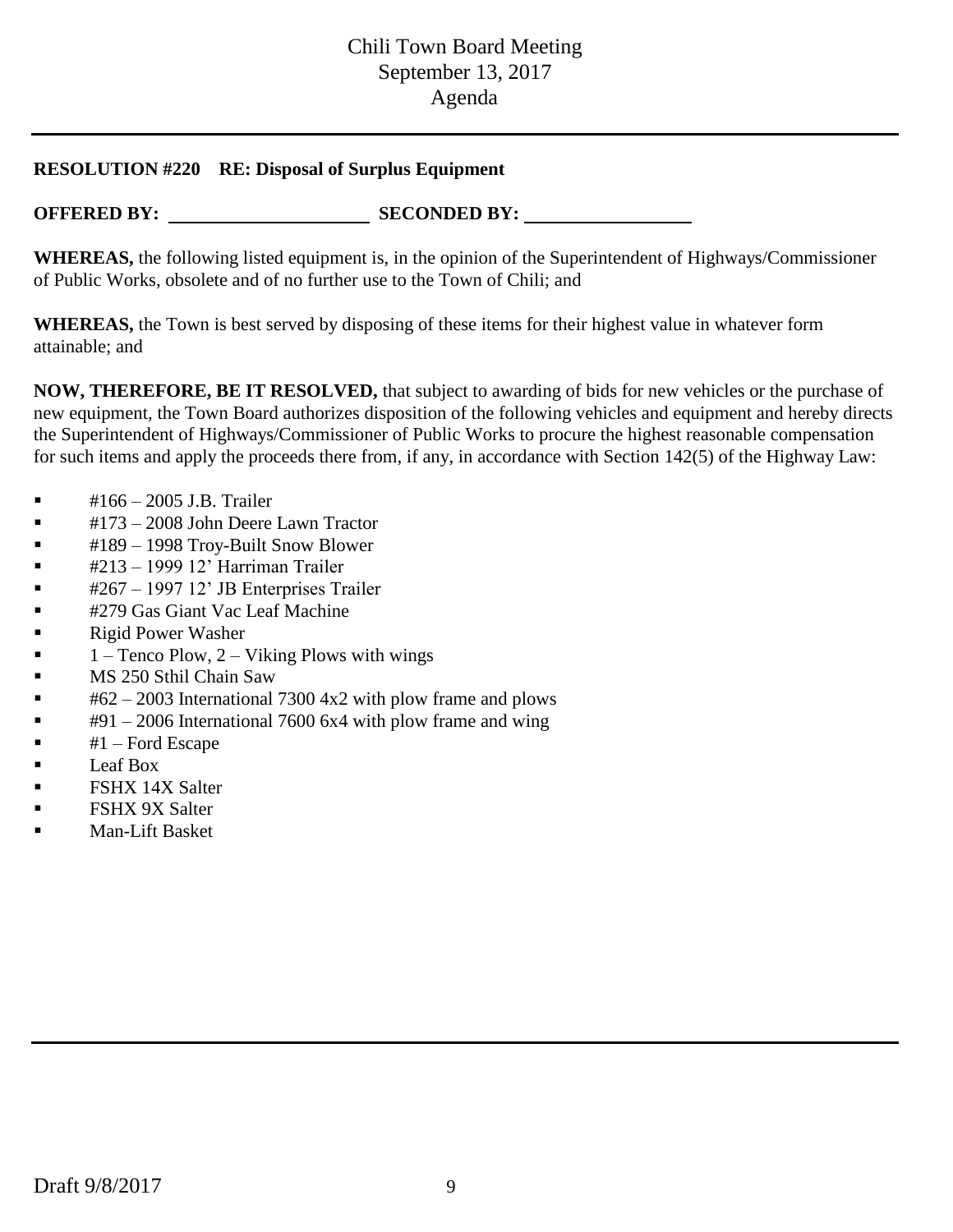## **RESOLUTION #221 RE: Town Hall Renovations**

**OFFERED BY: \_\_\_\_\_\_\_\_\_\_\_\_\_\_\_\_\_\_\_ SECONDED BY: \_\_\_\_\_\_\_\_\_\_\_\_\_\_\_\_\_\_\_\_\_\_**

**WHEREAS,** the Town of Chili is working on plans to reconfigure portions of the Town Hall in an effort to make the building more user friendly and more accessible to the public; and

**WHEREAS,** the Capital Reserve for Administration Buildings was established in 2000 to aid in the financing of equipment, construction, reconstruction, acquisition or renovation of facilities for the Town of Chili; and

**NOW, THEREFORE, BE IT RESOLOVED,** to utilize funds from the Capital Reserve for Administration Buildings (Account A0878.0033) to reconfigure the office space in the Town Hall, expenses not to exceed \$125,000.00, subject to Permissive Referendum; and

**BE IT FURTHER RESOLVED,** that the Town Clerk is hereby authorized and directed to give notice in the official newspaper of the Town; and

**BE IT FURTHER RESOLVED**, pending successful passing of the Permissive Referendum, to increase expense account A1620.2 (Buildings – Equipment) by  $$125,000.00$ .

## **RESOLUTION #222 RE: Justice Court Assistance Program**

**OFFERED BY: SECONDED BY:** 

**WHEREAS,** the Chief Administrative Judge of the State of New York is entertaining applications for the next cycle of grants in the Justice Court Assistance Program not to exceed \$30,000; and

**WHEREAS,** the Town of Chili Justice Court is in need of items for use in the courtrooms; and

**NOW, THEREFORE, BE IT RESOLOVED,** that Supervisor Dunning and Town Justice Evangelista are hereby authorized to sign and submit a grant application to the State of New York Unified Court System.